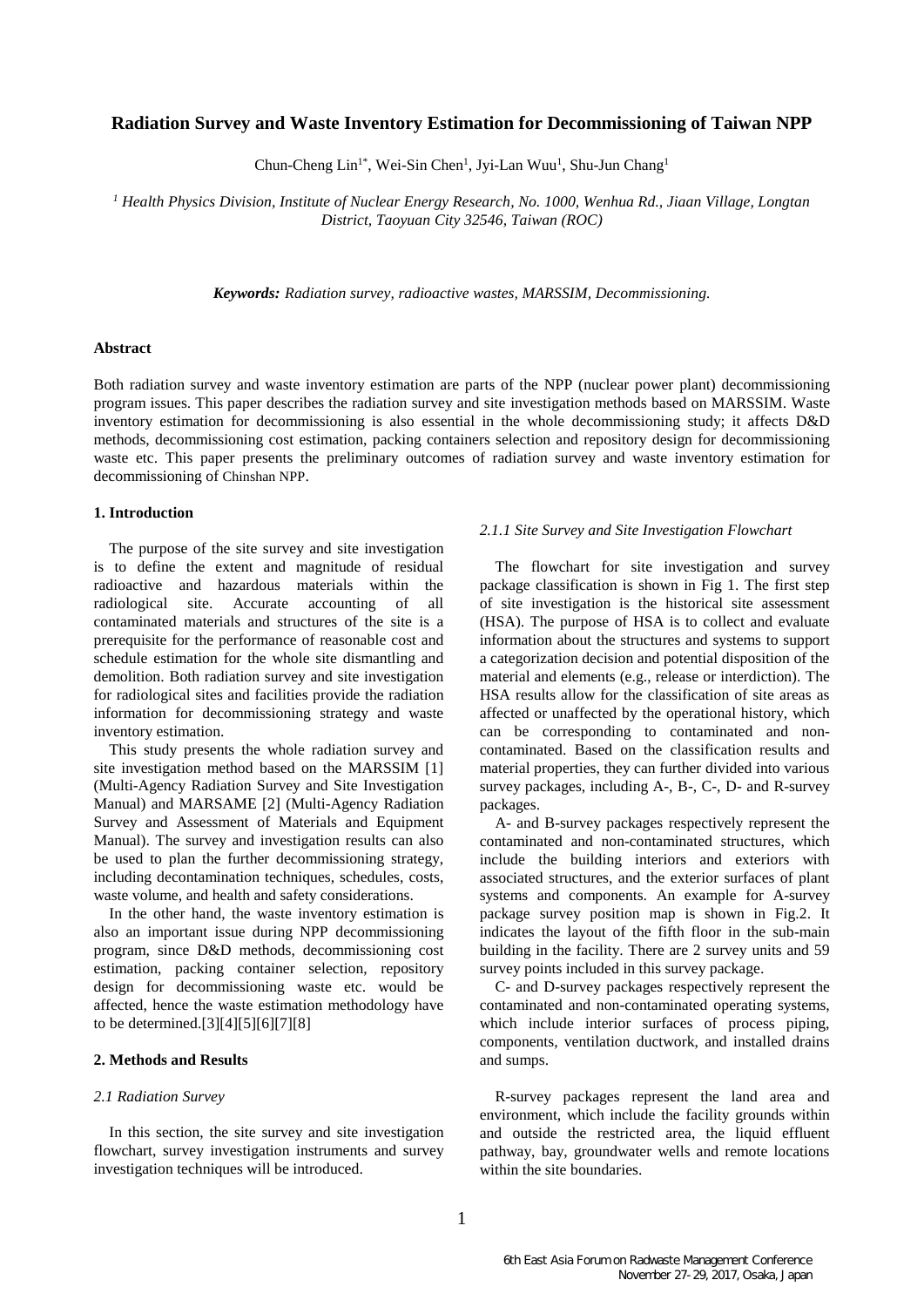Each survey package for its survey area shall contain the following elements: preparing a walk down worksheet, developing specific survey instructions for that area, and assembling the survey package.

After all the survey package designs are developed, the further processes will be executed as following: onsite measurement, activation analysis, sampling and laboratory analysis. Fig. 3 shows the R-survey package map for the radiological site. The potential contamination areas include the main building (R00600), sub-main building (R00700), the laboratory building (R00300) and storage building (R00800); survey packages will increase in those areas.



Fig. 1. The flowchart for survey designs and the classifications for survey packages.



Fig.2. An example for the A-survey package maps. The symbols are represent to various detection types (e.g.,  $\Box$  for wall,  $\diamondsuit$  for floor, and  $\circ$  for equipment)



### *2.1.2 Survey Investigation Instruments*

The detection types used in this study included onsite measurement detections and laboratory radionuclide analysis; the detailed information of used devices and instruments are listed in Table 1. All the detectors and instruments must be calibrated before use.

|  |  | Table 1: Survey Investigation Instruments Lists |  |  |
|--|--|-------------------------------------------------|--|--|
|--|--|-------------------------------------------------|--|--|

| <b>Detection</b><br><b>Type</b>                                 | <b>Instrument</b><br><b>Type</b>                                                                     | Instrument model                          |
|-----------------------------------------------------------------|------------------------------------------------------------------------------------------------------|-------------------------------------------|
| On-site measurement                                             | Geiger                                                                                               | Automess 6112/6112B,<br>THERMO FH40 F2/F4 |
| (contaminated area)                                             | GM tube                                                                                              | Rados RDS-30                              |
| On-site measurement<br>(non-contaminated)<br>area, environment) | NaI                                                                                                  | RADEYE PRD,<br><b>RADEYE PRD-ER</b>       |
| Laboratory Analysis                                             | HPGe Detector,<br>Gas-filled Proportional Counter,<br>Liquid Scintillation Counting Counter,<br>etc. |                                           |

#### *2.2 Waste Inventory Estimation*

## *2.2.1 Decommissioning Strategies and Information*

In general, the decommissioning strategies include immediate dismantling, deferred dismantling and entombment. The option of entombment is only valid for emergencies and is not considered a proper decommissioning strategy.

A waste estimation, that is site-specific, is based on site radiological and hazardous material characterization information and further defined engineering data, including site and plot plans, general arrangement and architectural drawings, piping and instrument diagrams, one-line electrical diagrams, equipment specifications, reference manuals, etc., to provide a basis for the facilities, systems and structures requiring decontamination and dismantling.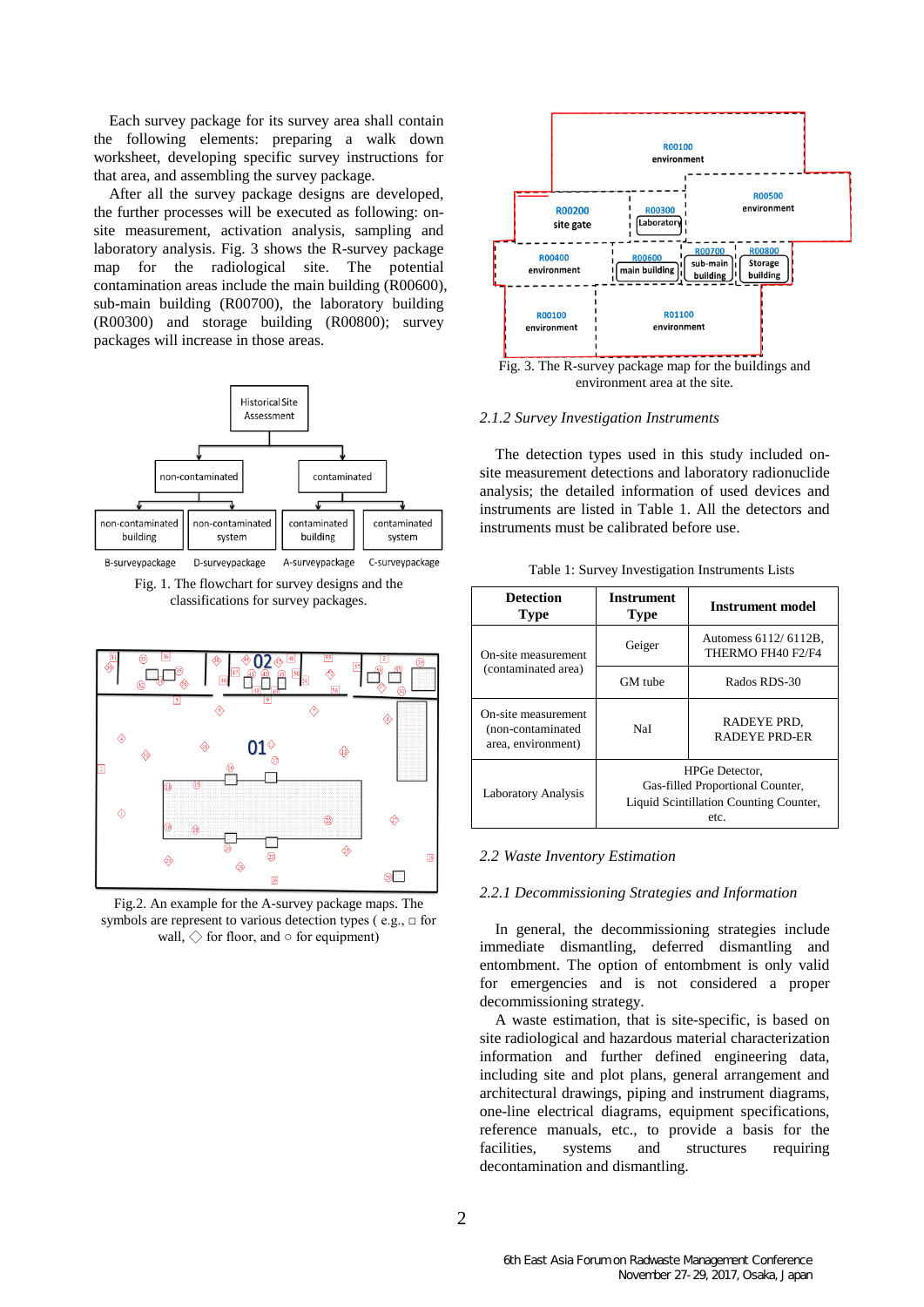Data collection also includes the site-specific inventory of systems and structures, local labor requirements for skilled labor and management and local consumables and materials.

### *2.2.2 Classifications of Radioactive Waste*

The first step before waste estimation is to define the classifications by radioactivity, such as HLW (high level waste), SNF (spent nuclear fuel), TRU (transuranic waste), ILW (intermediate level waste), LLW (low level waste), FRW (free released waste), EW (exempt waste) and VLLW (very low level waste).

It has to be noticed that the LLW includes four subcategories (i.e. A, B, C and GTCC) only by NRC's requirement.

SNF is regard as operational waste in common, thus is not considered in the decommissioning waste estimation.

And the second step is to confirm the origins of radioactive waste that was from surface contamination, activation of materials or water processing streams.

## *2.2.3 Classification of Low-level Waste (LLW)*

Determination of the classification of radioactive waste involves two considerations. One is the longlived radionuclides; the other is shorter-lived radionuclides (and their shorter-lived precursors).

Taiwan refers the waste classification regulation to the NRC 10CFR61.55 for developing the classification of LLW.

Table 2 and 3 are to classify the LLW. If the concentration does not exceed 0.1 times the value in Table 2, the waste is Class A. If the concentration exceeds 0.1 times the value in Table 2 but does not exceed the value in Table 2, the waste is Class C.

If the concentration does not exceed the value in Column 1 of Table 3, the waste is Class A. If the concentration exceeds the value in Column 1 of Table 3, but does not exceed the value in Column 2 of Table 3, the waste is Class B. If the concentration exceeds the value in Column 2 of Table 3, but does not exceed the value in Column 3 of Table 3, the waste is Class C.

If the concentration exceeds the value in Table 2 or the concentration exceeds the value in Column 3 of Table 3, the waste is Class GTCC (Greater Than Class-C)

Table 2:Classification determined by long-lived radionuclides

| <b>Radionuclide</b>                                                                 | <b>Activity Concentration</b>      |
|-------------------------------------------------------------------------------------|------------------------------------|
| 14 <sup>C</sup>                                                                     | $0.30$ TBq/m <sup>3</sup>          |
| 14<br>C in activated metal                                                          | $\mathbf{3}$<br>$3.0$ TBq/m        |
| 59<br>Ni in activated metal                                                         | $\mathbf{3}$<br>$8.1$ TBq/m        |
| 94<br>Nh in activated metal                                                         | $\mathbf{3}$<br>$0.0074$ TBq/m     |
| 99<br>Tс                                                                            | $\mathbf{\hat{z}}$<br>$0.11$ TBq/m |
| 129                                                                                 | $\mathbf{3}$<br>$0.0030$ TBq/m     |
| TRU (Alpha emitting<br>transuranic nuclides with<br>half-life greater than 5 years) | $3.7$ kBq/g                        |
| 241<br>Pu                                                                           | $130$ kBq/g                        |
| 242<br>∴m                                                                           | 740 kBq/g                          |

Table 3:Classification determined by short-lived radionuclides

| <b>Radionuclide</b>                                         |          | <b>Activity Concentration (TBq/m)</b> |          |  |
|-------------------------------------------------------------|----------|---------------------------------------|----------|--|
|                                                             | Column 1 | Column <sub>2</sub>                   | Column 3 |  |
| Total of all nuclides<br>with less than 5<br>year half-life | 26       | $Note*$                               | $Note*$  |  |
| 3<br>Н                                                      | 1.5      | $Note*$                               | $Note*$  |  |
| 60<br>Co                                                    | 26       | $Note*$                               | $Note*$  |  |
| 63<br>Ni                                                    | 0.13     | 2.6                                   | 26       |  |
| 63<br>Ni in activated<br>metal                              | 1.3      | 26                                    | 260      |  |
| 90<br>Sr                                                    | 0.0015   | 5.6                                   | 260      |  |
| 137<br>Сs                                                   | 0.037    | 1.6                                   | 170      |  |

Note\*:There are no limits established for these radionuclides in Class B or C wastes. Practical considerations such as the effects of external radiation and internal heat generation on transportation, handling, and disposal will limit the concentrations for these wastes. These wastes shall be Class B unless the concentrations of other nuclides in Table 3 determine the waste to the Class C independent of these nuclides.

### *2.2.4 Low-level Waste (LLW) Inventory Estimation*

It can be summarized the above information of decommissioning waste in two templates, material and radiological inventories, respectively. The accurate estimation of the waste quantities and activities to be generated during the dismantling operations and of the associated radiological burden requires a thorough and comprehensive inventory of all the plant system components and structures which are subject to potential radioactive contamination. There are the LLW inventory estimation of Chinshan NPP shown in Fig.5, Fig.6 and Fig.7.